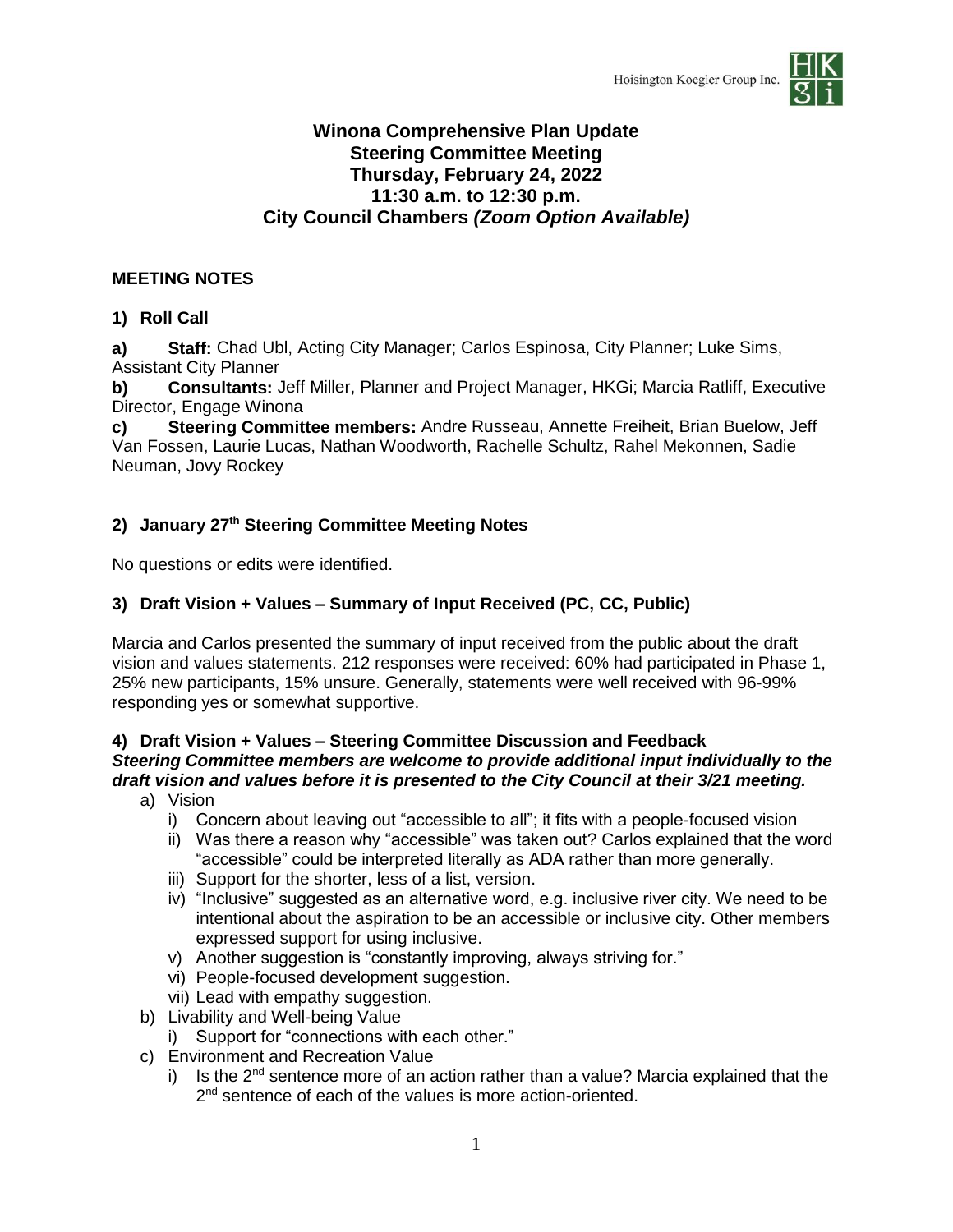

# **Winona Comprehensive Plan Update Steering Committee Meeting Thursday, February 24, 2022 11:30 a.m. to 12:30 p.m. City Council Chambers** *(Zoom Option Available)*

- ii) Support for shifting from conservation language to active recreation and enjoyment of the environment.
- d) Entrepreneurship and Economy Value
	- i) Suggestion to change "we strive" to "we will continue to"
	- ii) "unique historical assets" language is too vague
	- iii) Suggestion to expand language beyond just downtown other innovation, other opportunities.
	- iv) Entrepreneurship is forward-thinking but the word is not inspiring. Consider adding works like innovation, innovative, and/or forward-thinking.
- e) Learning and Culture Value
	- i) It is a disservice if the value just addresses empowering youth; should be all community members. Lifelong learning is for all community members not just youth/students.
	- ii) Others support the focus on youth.
	- iii) Suggestion to add the environment as part of Winona's culture.
	- iv) How about "empower our community members and foster our youth?"
	- v) We want our youth to be seen in the community.

# **5) Presentation and Discussion of Key Topics Frameworks**

- a) Accessible Government
	- i) Educating people on how our local government works.
	- ii) Availability to speak at Council meetings.
- b) Economic Development
	- i) Accessing incentives TIF, tax credits, etc. Requires sophistication and education within the community to know how to access funding programs.
	- ii) Getting the information out to the community about funding and incentives.
- c) Historic Preservation
	- i) Clarify whether historic preservation is just at the local level or is also state and national.
	- ii) Add a bullet point about local preservation efforts dovetailing with state and national efforts.
- d) Housing and Neighborhoods
	- i) Winona is almost out of land. Need to figure out how we can grow. Is it primarily about increasing the density of new development?
	- ii) Is the housing topic primarily about density?
	- iii) Will we be looking at rental housing?
- e) Land Use and Development
	- i) Consider the bluffs and requests for variances to develop on them.
	- ii) Sustainability and conservation are important for this topic.
	- iii) Consider all impacts, not just the subdivision ordinance. For example, stormwater impacts from parking lots.
- f) Transformative Projects